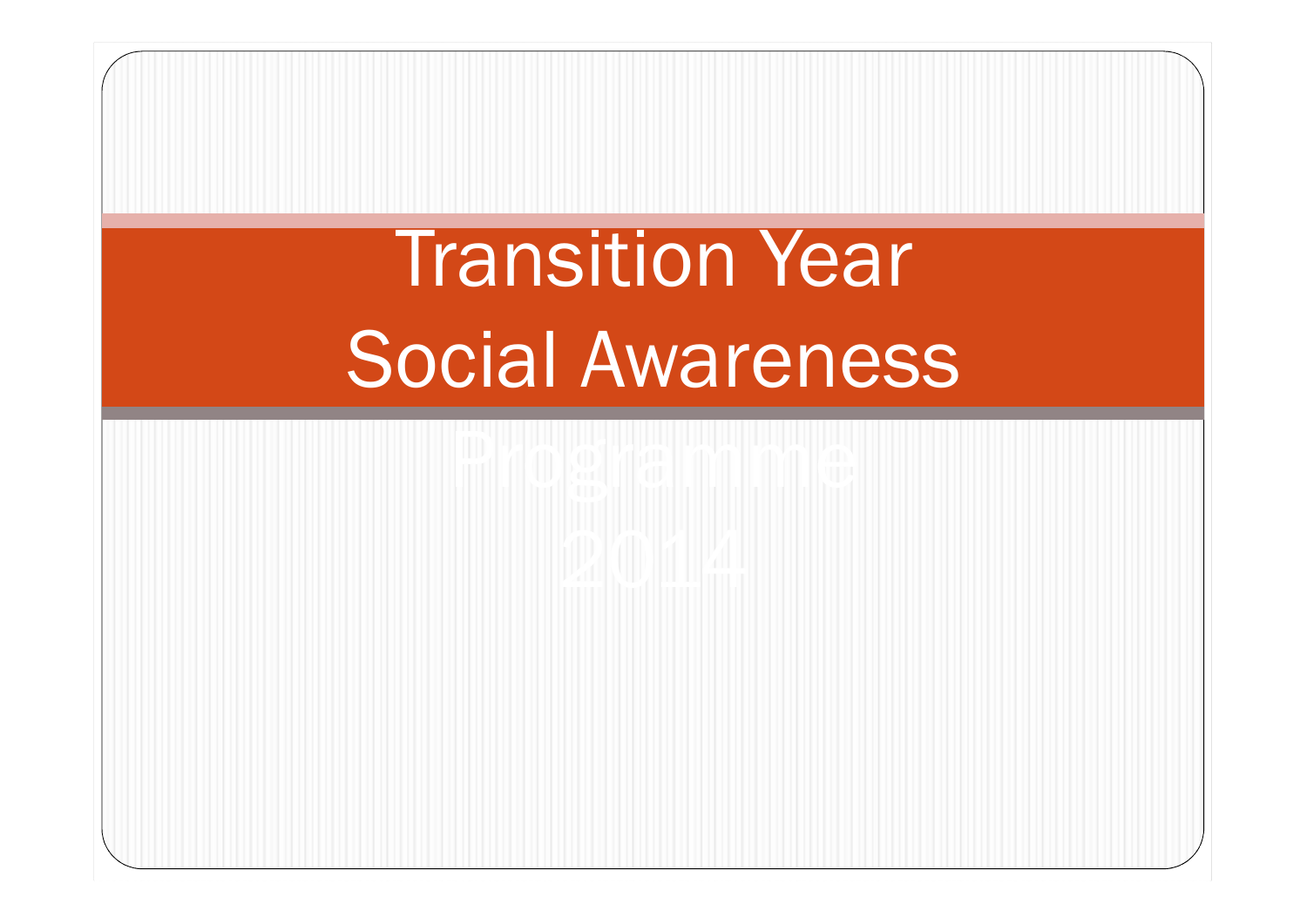### Introduction.

- In the coming weeks, students will be briefed on each centre and the duties involved explained to them. Students will then select, in order of preference, which centres they would like to be involved with.
- Students should get their first choice.
- They will usually get two of their other choices, depending on availability .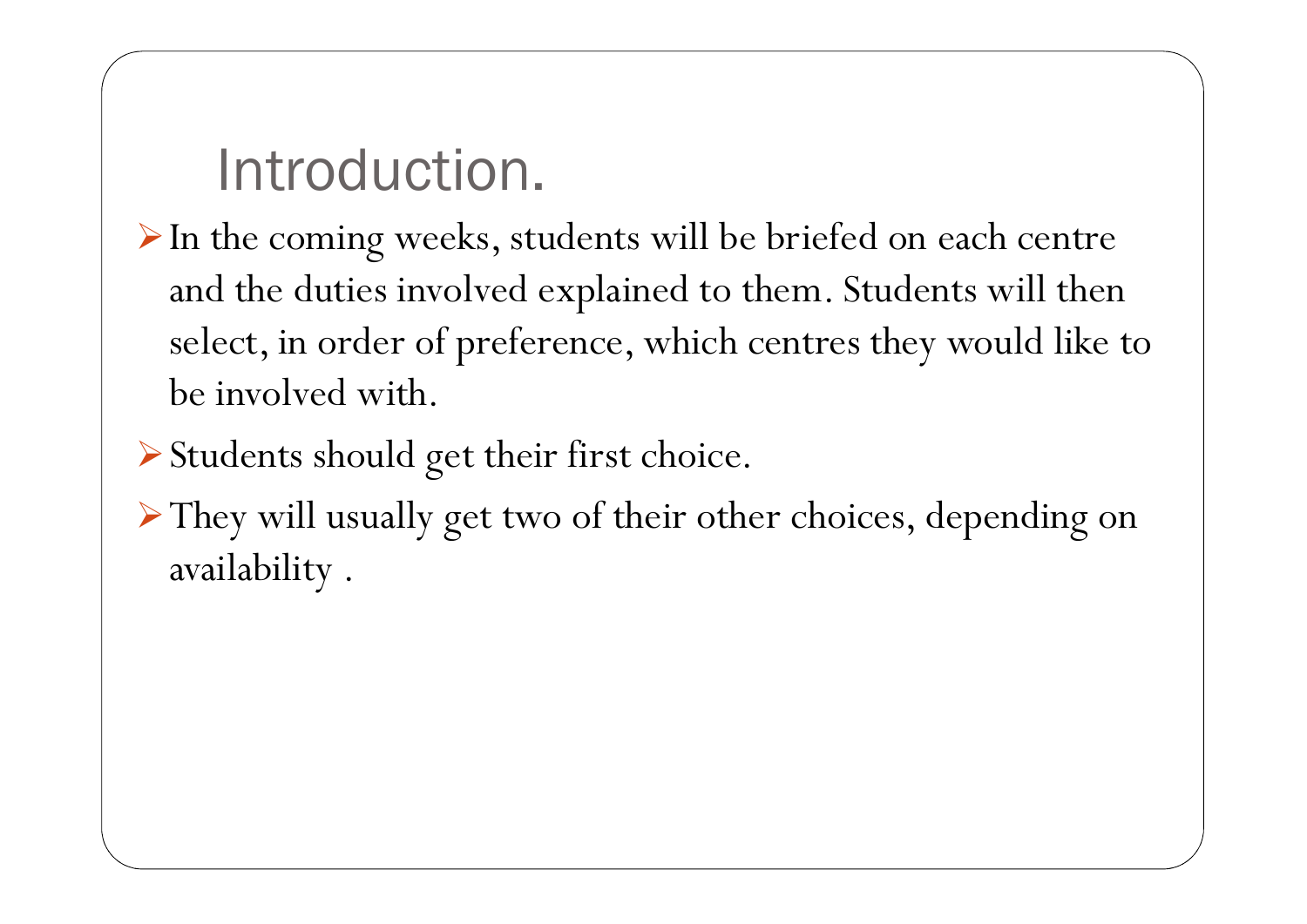## Capuchian day centre.

- Soup kitchen, Bow Street.
- $\geq 2$  students.
- Twice a week.
- $\geq 12.00$  to 3.30.
- Preparing and serving food.
- Clean up.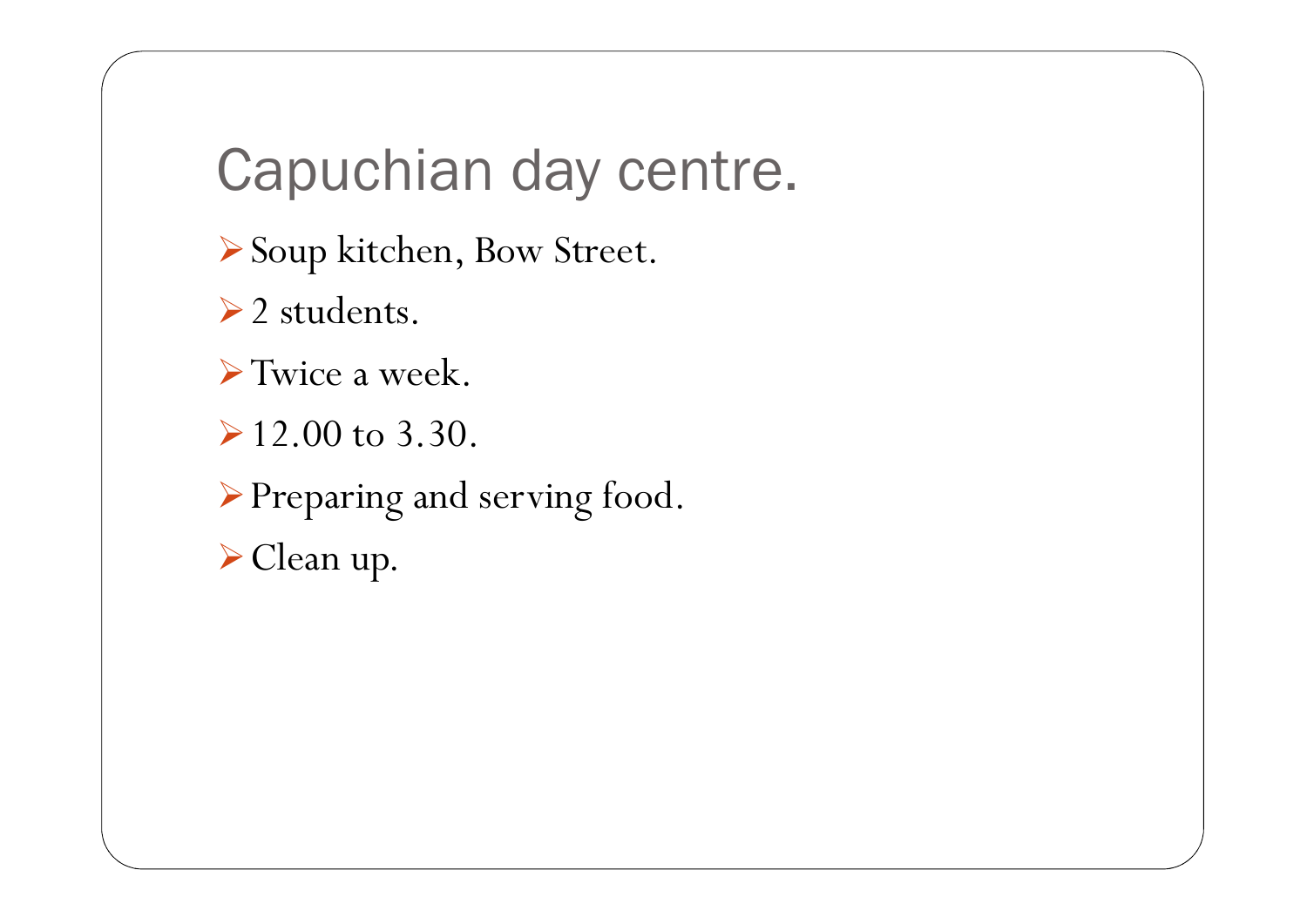## St. ENDAS PRIMARY SCHOOL.

- Whitefriars Street.
- $\geq 2$  students.
- ▶ Once a week for 4/5 weeks.
- ▶ 1-2 hours each visit.
- Literacy.
- Numeracy
- Arts and crafts.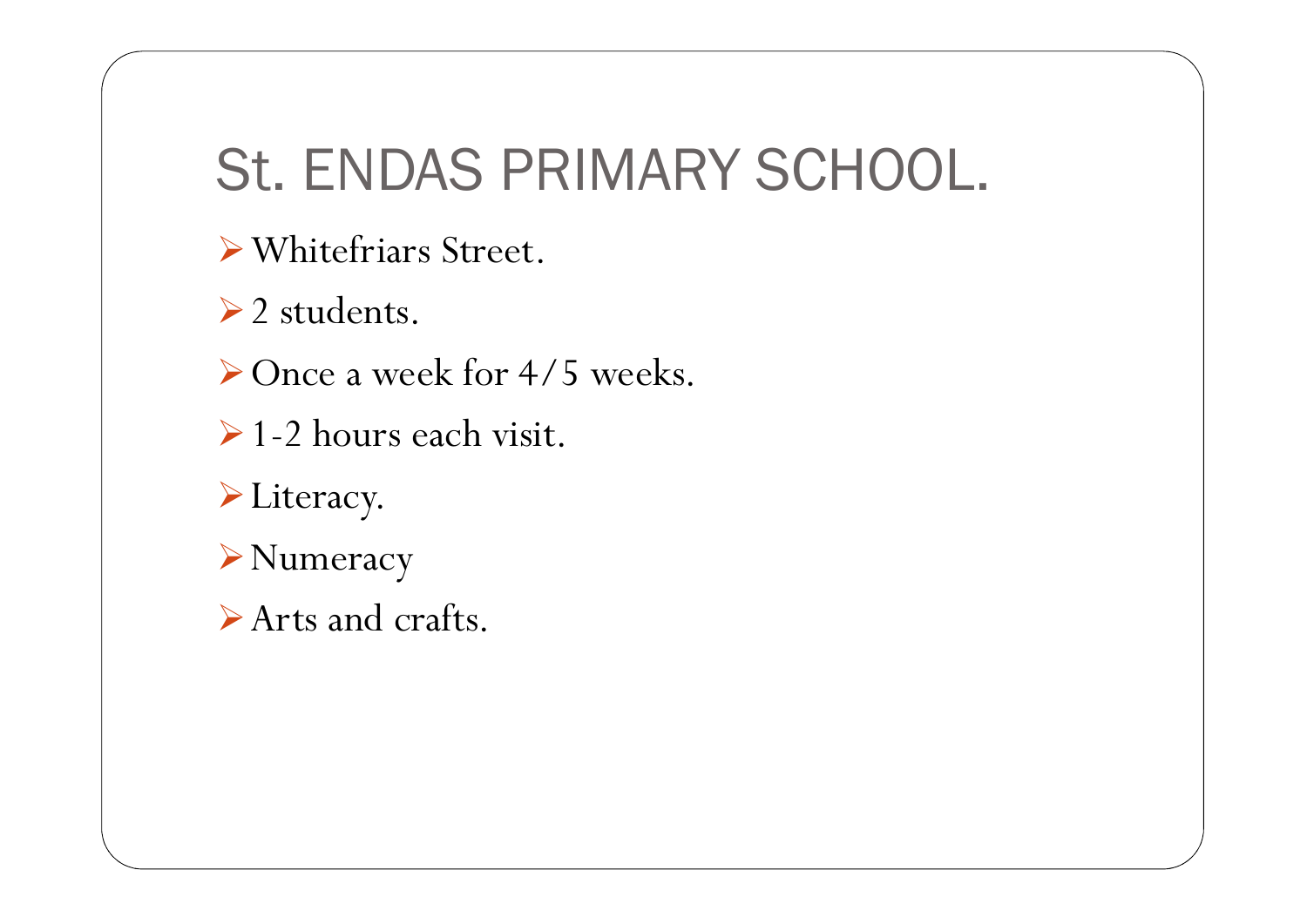## ROYAL HOSPITAL DONNYBROOK.

 $\geq 2$  Students.

▶ 5 consecutive full days.

**► 8 times a year** 

General help with patients

e.g reading, conversation, walks, accompanying to recreational therapy etc.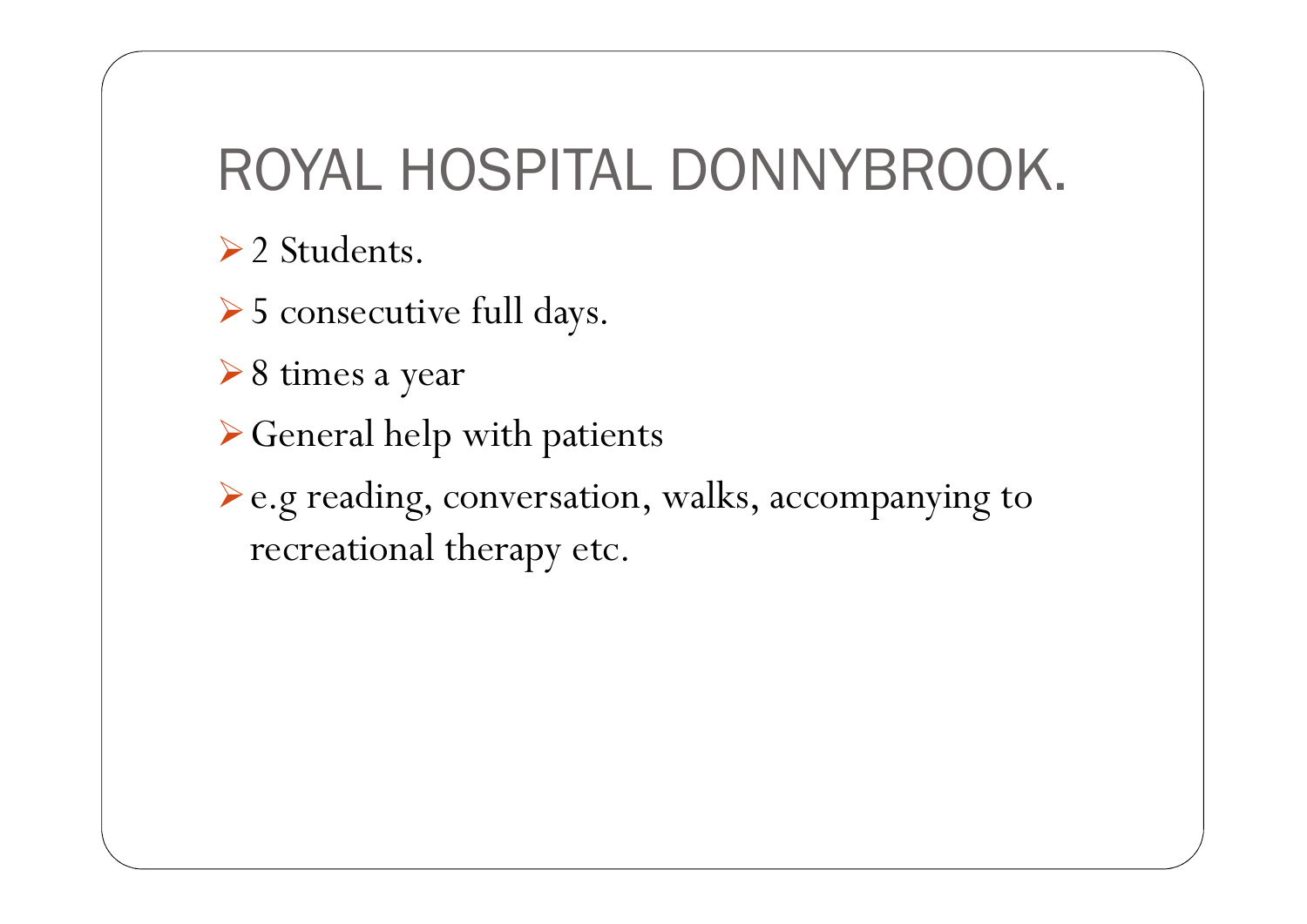### Other Centres

- St. Luke's Hospice: Interview  $-9$  students. 3 students for an  $\frac{8 \text{ wool}}{2}$  period 8 week period
- Mater Dei Primary School –Thursday (full day)
- Scoil Treasa Naoifa –Thursday (full day)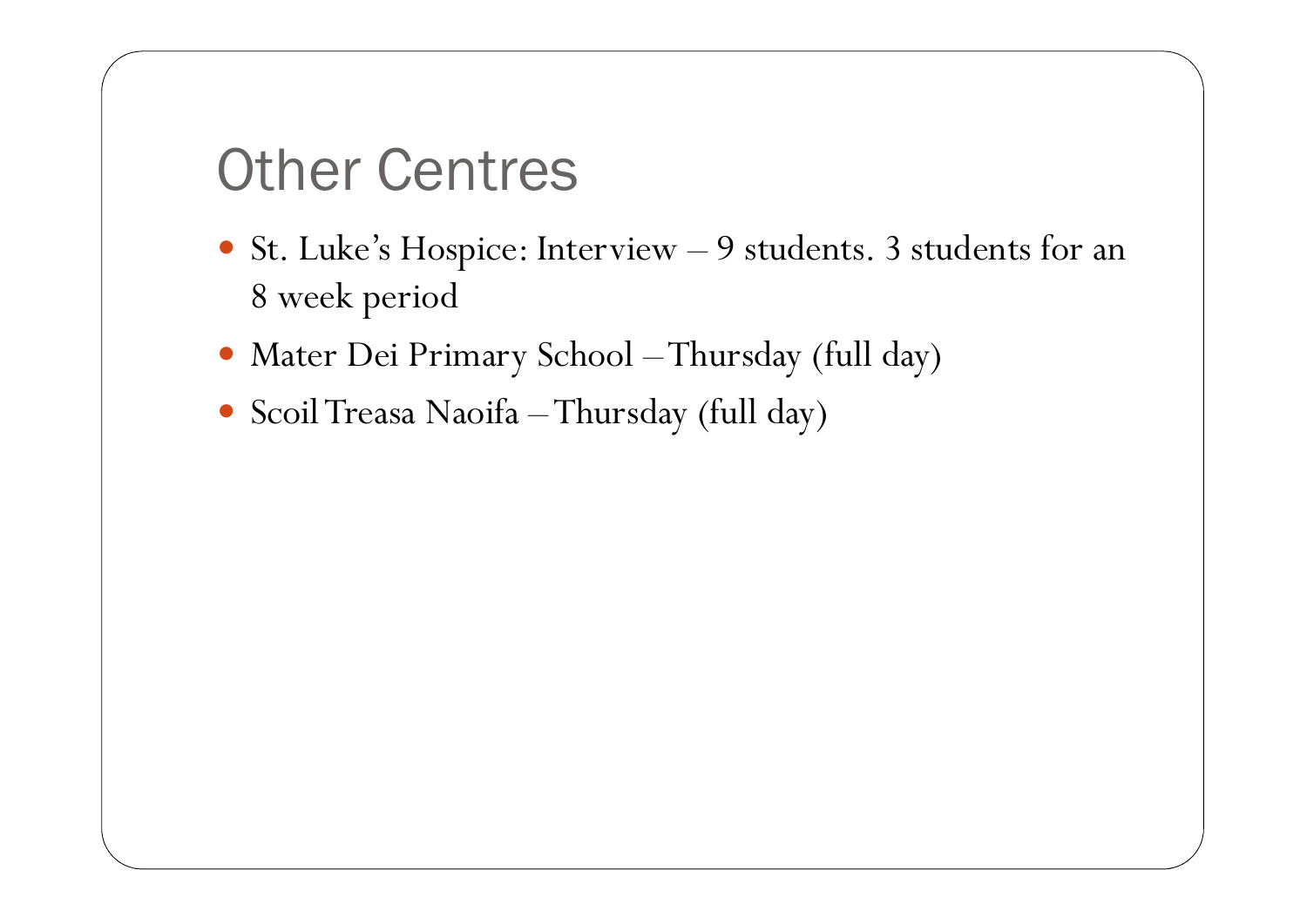## General Points for parents

- Parents will be notified when and where their son is going and will be asked to complete a permission slip in advance.
- Students will be supervised at each venue by centrepersonnel.
- Students on social placements are expected to catch up on any school work they miss out on when on a social placement
- $\triangleright$  It is important that the school is notified if a student cannot be in school on the day of a social placement so that a suitable replacement can be found